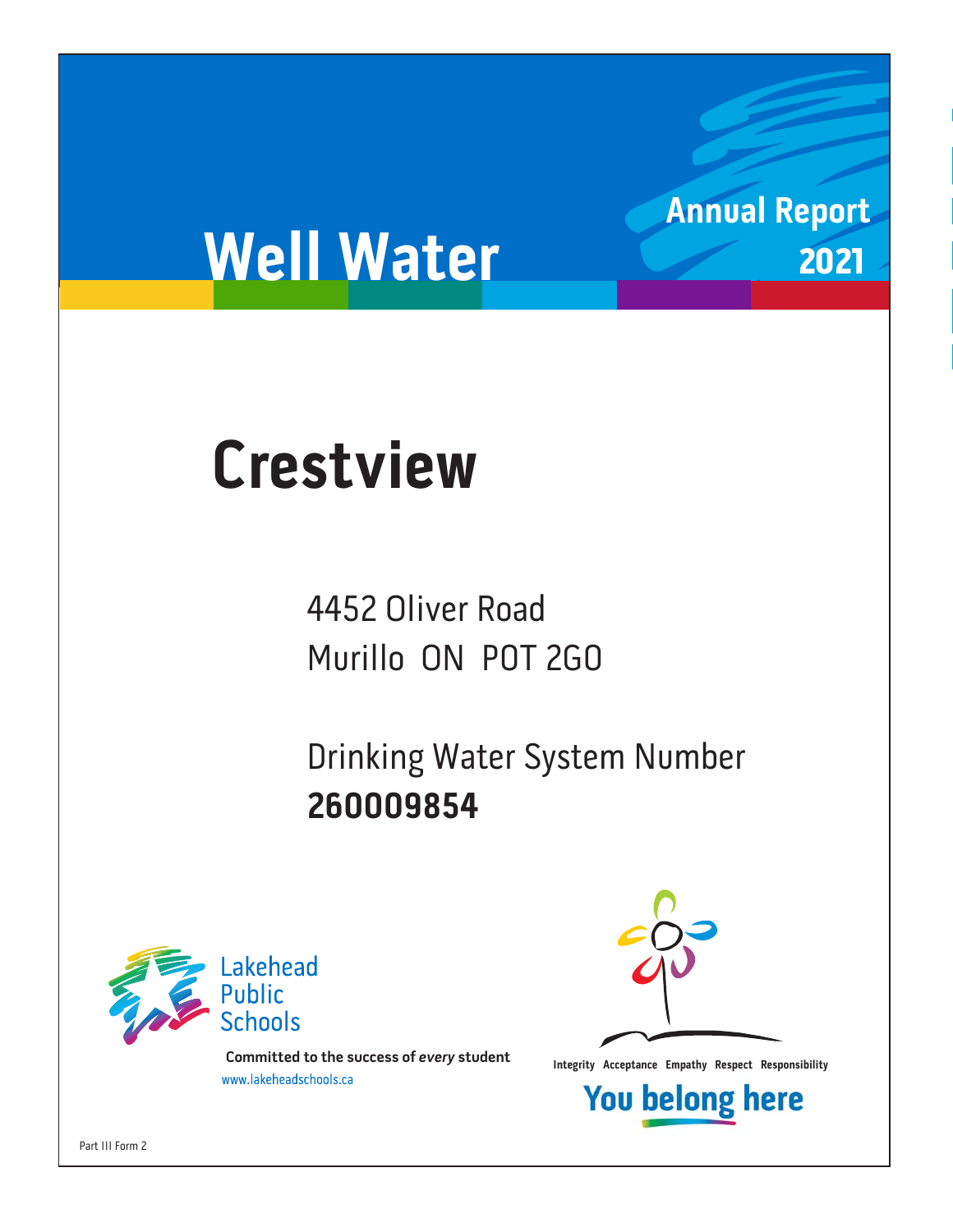### **ANNUAL WELL WATER REPORT**

#### **LAKEHEAD DISTRICT SCHOOL BOARD**

#### **CRESTVIEW PUBLIC SCHOOL MURILLO, ONT. POT 2G0**

Drinking-water System Number: **260009854** The Period being reported: **January 1 2021** to **December 31 2021**

Waterworks Type (O. Reg. 170/03): **SMALL NON-MUNICIPAL NON-RESIDENTIAL DESIGNATED FACILILTY**  Population Served: **175**

Maximum flow rate Capacity: **1.89 Litres per second** Is this drinking-water system seasonally operated? **No** Area serviced by the Drinking-water system: **SCHOOL**

*The following questions about designated and public facilities are for Small municipal non residential systems only* 

Number of designated facilities served by the drinking-water system: **ONE** Name of each designated facility: **CRESTVIEW PUBLIC SCHOOL** Address of each designated facility **4452 Oliver Road**, **MURILLO, ONT**. **P0T 2G0** Interested Authority for each designated facility served**: MINISRTY OF EDUCATION**

#### **1. Description of the System**

Source(s) of raw water:

- ✓ **Trucked City Water**
- □ Surface
- □ Groundwater well
- $\Box$  Ground water under direct influence of surface water

If the source is groundwater or GUDI:

| Groundwater:     | NO          |
|------------------|-------------|
| GUDI:            | NO.         |
| Number of wells: | <b>Zero</b> |

Sample location names: Distrubution: **CISTERN OUTLET** Treated Water from Distribution System: **CLASSROOM**

Does the Drinking-water system have disinfection: **YES**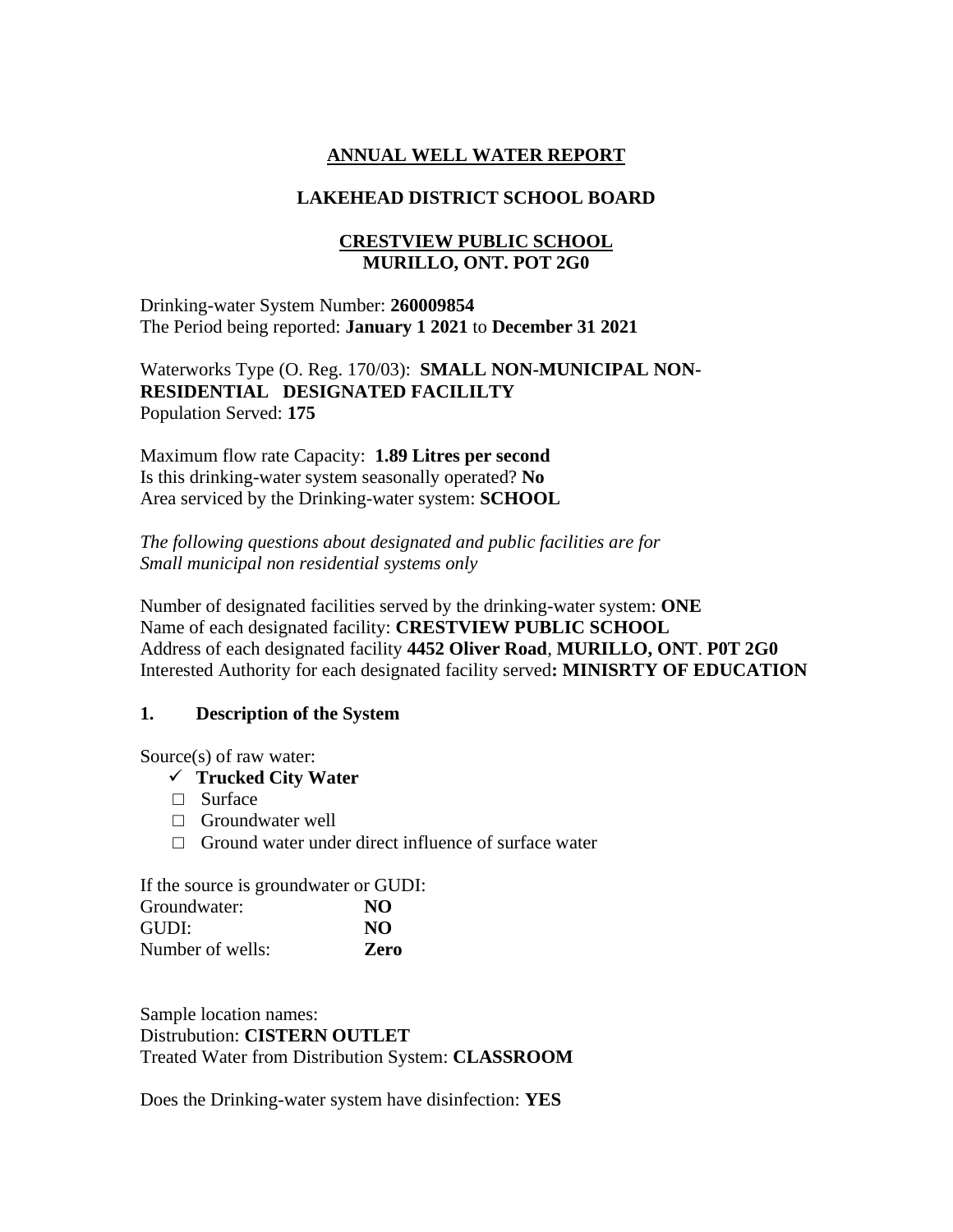#### Disinfection methods: (Check the boxes that apply)

- □ Chlorination
- □ Chloramination
- □ Chlorine Dioxide
- □ Ozonation
- ✓ **UltraViolet**
- $\Box$  Others Specify

Treatment type: (Check the boxes that apply)

- □ Coagulation
- □ Flocculation
- □ Sedimentation
- □ Filtration
- □ Filter Medium
- □ Membrane Filtration
- □ Membrane Filtration Type
- □ Alkalinity Adjustment
- □ pH Adjustment
- □ Clarifier- Sludge Blanket
- $\Box$  Clarifier Upflow
- □ Dissolved Air Flotation
- □ Fluoridation
- □ Iron Sequestering
- □ Softening
- □ Stripping
- ✓ **Taste and Odour Control**
- □ Zebra Mussel Control

# **2. Adverse Results**

No adverse conditions for this reporting period.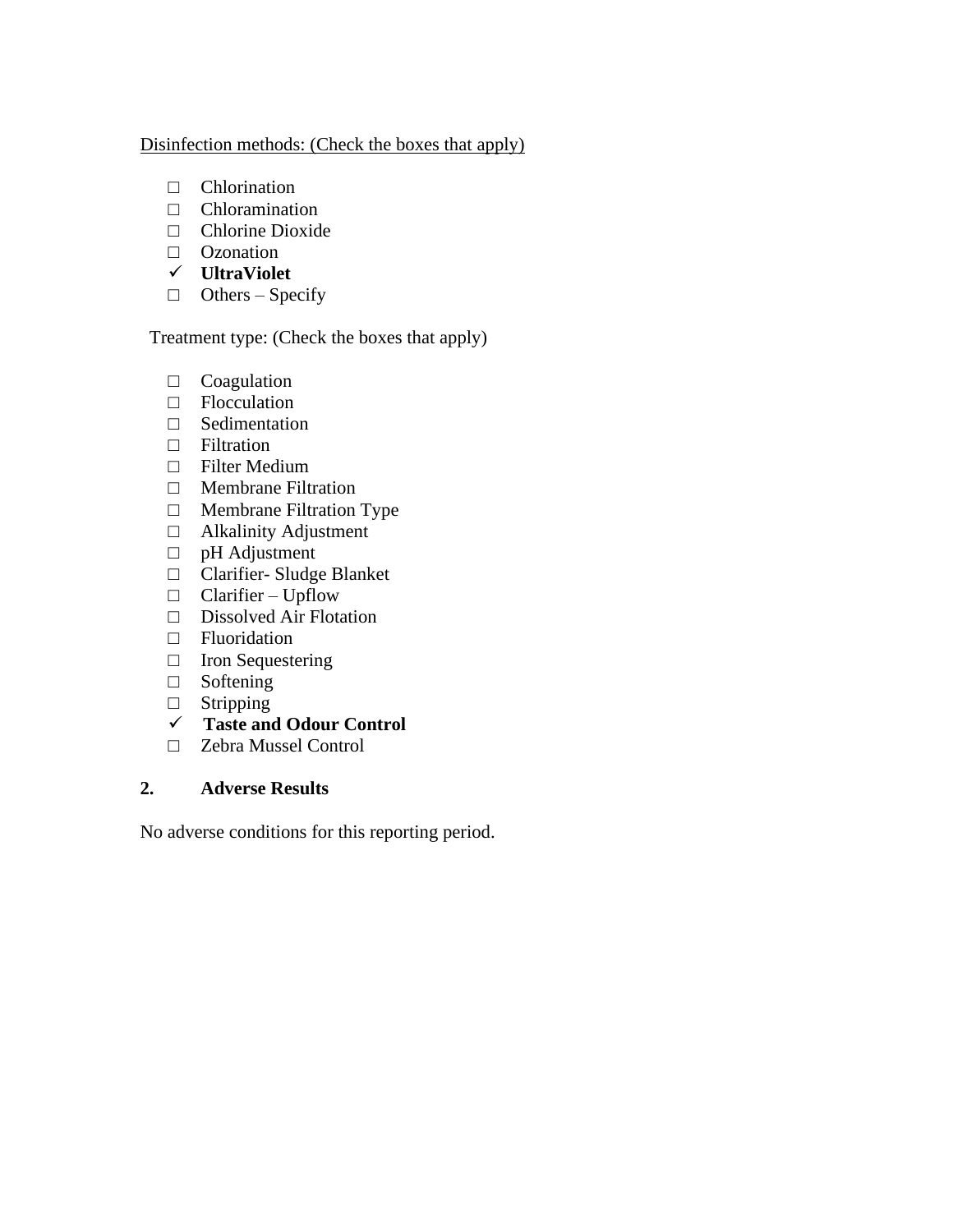# **3. Summary of results**

| <i>murophological parameters.</i> |               |                                            |                                          |                                             |
|-----------------------------------|---------------|--------------------------------------------|------------------------------------------|---------------------------------------------|
| Type                              | Number of     | Range of                                   | Range of                                 | Range of                                    |
|                                   | Samples taken | E. coli or<br>Fecal results<br>$(Min-Max)$ | Total coliform<br>results<br>$(Min-Max)$ | Background<br>or HPC results<br>$(Min-Max)$ |
|                                   |               |                                            |                                          |                                             |
| Raw                               | 18            |                                            |                                          | <b>ABSENT</b>                               |
| Distribution                      | 50            | <b>ABSENT</b>                              | <b>ABSENT</b>                            | $0 - >300$                                  |

*Microbiological parameters:* 

# **4. Chemical testing done under Schedule 13 or 14 or 15 during the period covered by the report.**

### **a) INORGANIC PARAMETERS (including lead and nitrate and nitrite)**

| L240065-1~D1 CRESTVIEW FOUNTAIN<br><b>DISTRIBUTION</b><br>NO2-N+NO3-N (O.Reg 170/03)<br>Nitrate and Nitrite as N<br>Nitrate-N<br>Nitrite-N<br>Nitrate and Nitrite as N<br>Nitrate-N<br>Nitrite-N<br>Nitrate and Nitrite as N<br>Nitrate-N<br>Nitrite-N<br>Nitrate and Nitrite as N<br>Nitrate-N<br>Nitrite-N | <b>Result</b><br>0.04<br>0.02<br>0.01<br>0.04<br>0.01<br>0.02<br>0.04<br>0.01<br>0.02<br>0.04<br>0.01<br>0.02 | <b>Standard</b><br>10<br>10<br>$\mathbf{1}$<br>10<br>10<br>$\mathbf{1}$<br>10<br>10<br>$\mathbf{1}$<br>10<br>10<br>$\mathbf{1}$ | <b>Units</b><br>Mg/L | March<br><b>June</b><br><b>September</b><br><b>December</b> |
|--------------------------------------------------------------------------------------------------------------------------------------------------------------------------------------------------------------------------------------------------------------------------------------------------------------|---------------------------------------------------------------------------------------------------------------|---------------------------------------------------------------------------------------------------------------------------------|----------------------|-------------------------------------------------------------|
| <b>DISTRIBUTION</b><br>Lead (Pb) Standing 5a<br>Lead (Pb) Flushed 5b<br>Lead (Pb) Standing 6a<br>Lead (Pb) Flushed 6b<br>Lead (Pb) Standing 7a<br>Lead (Pb) Flushed 7b<br>Lead (Pb) Standing 6a - Resample<br>Lead (Pb) Flushed 6b - Resample                                                                | < 1.0<br>< 1.0<br>28.9<br>10.3<br>< 1.0<br>1.2<br>1.2<br>1.0                                                  | 10<br>10<br>10<br>10<br>10<br>10<br>10<br>10                                                                                    | Ug/L                 | <b>May 2021</b>                                             |

**5 Year sampling results were completed in 2020. Complete results provided in appendix A**

**Next 60 month tests are due in 2025.**